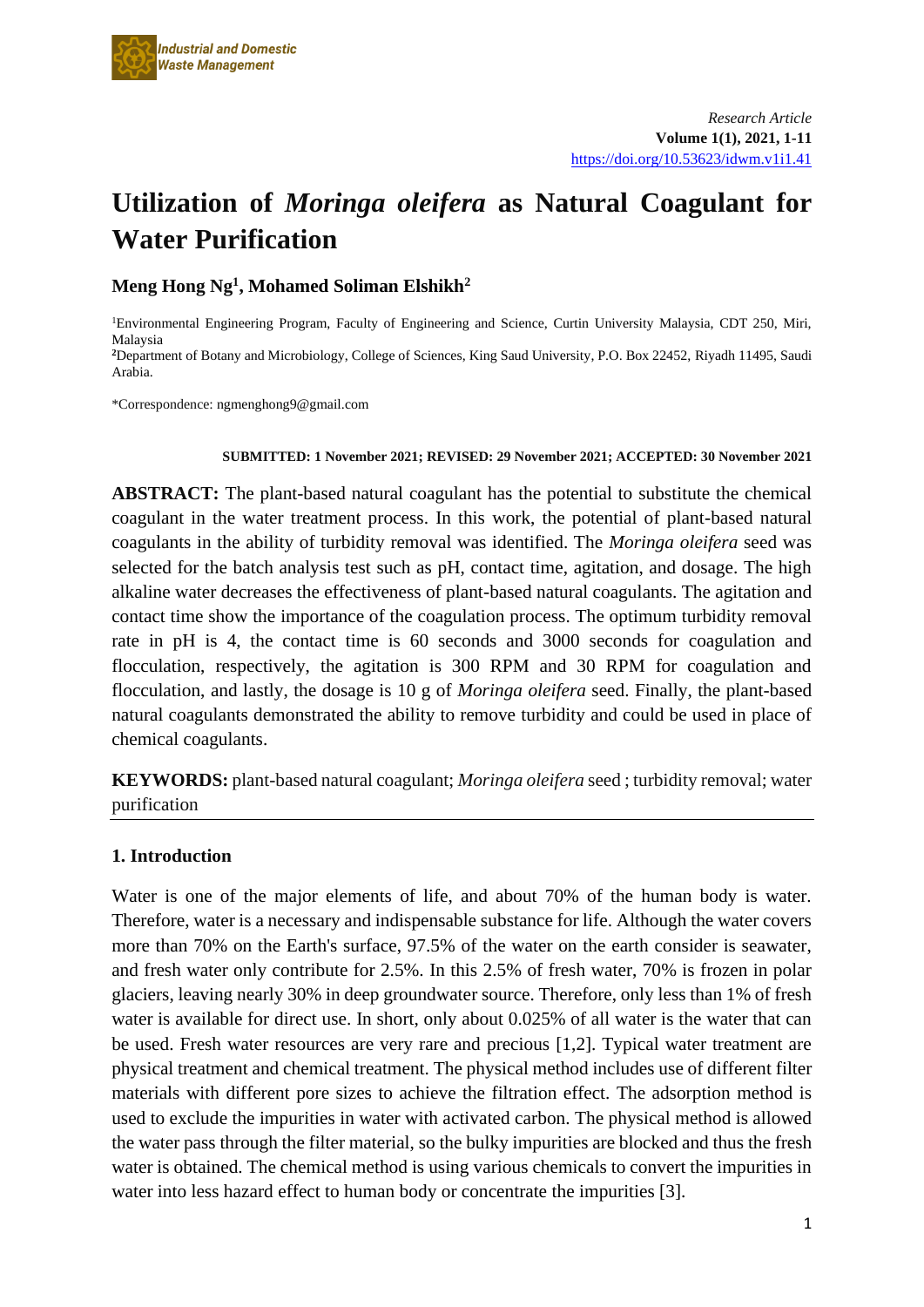The identification potential of animal-based coagulants and plant-based natural coagulants was challenging due to a lack of awareness and information about the chemical composition of tissue behavior on coagulation effect [4]. Some plant-based natural materials were studied, such as *Moringa oleifera* (MO) and common beans, which contain cationic compounds, while anionic compounds were found in cactus and okra mucilage [5]. Thus, the different composition of the plant-based natural coagulant requires a critical investigation of its applicability. To satisfy the demand for clean water for humans and the environment, the plant-based natural coagulant is the alternative sustainable water purification method to achieve the sustainability development initiative. The aim of this study was to investigate some plantbased natural coagulants for water purification.

# **2. Materials and Methods**

#### *2.1. Materials*

The materials used in this experiment were raw water from Curtin Lake and different natural coagulants such as MO seed, okra seed, papaya seed, soybean and water hyacinth. There are three major steps in extracting the plant-based natural coagulants in this experiment, which are the primary processing step, secondary processing step, and tertiary processing step. The simplest of these three-processing steps is the primary processing step. The primary processing steps include extracting the different parts of the plant, such as its seeds, leaves, stems, kernels, fruits, and other structures as a coagulant. The primary step is easy to apply without any advanced technology. Some of the plant-based natural coagulants can be point of use in water treatment, such as soybean and MO seed. In the secondary processing step, some chemicals are required to perform the extraction of the contaminant from the plant-based natural coagulant. This process offers the opportunity to remove the compounds that impact the efficiency of coagulation. The tertiary process is the most expensive and complex.

# *2.2. Extraction protein from plant-based natural coagulants*

The extraction of protein from plant-based natural coagulants was conducted according to modified previous methods [6,7]. The dried plant-based natural coagulants were sieved into fine powder through a sieve shaker. The sieve size for this work was  $400 \mu m$  to  $150 \mu m$ . To eliminate the non-coagulant compound from the dried plant-based natural coagulants, the 1.0 M sodium chloride (NaCl) was prepared by dissolving 58.5 g in 1 litre of distilled water because the 1.0 M NaCl was able to extract the protein from the plant-based natural coagulant tissue. Next, the fine powder form of plant-based natural coagulants was added into the NaCl solution and stirred by the magnetic stirrer for 30 min at a room temperature of 25 °C. The suspension was filtered with filter paper and dried in the drying and heating chamber at 70 °C for 12 h. The extracted dry, fine powder was used as the primary coagulant in the jar test experiment.

#### *2.3. Delipidation and purification extraction process*

The plant-based natural coagulant may contain contaminants, non-coagulant compounds that affect coagulation efficiency, such as lipid, dust, ash, minerals, carbohydrates, and other proteins.Therefore, the delamination and purification extraction were performed to eliminate those non-coagulant compounds. The excessive natural organic matter loading is a major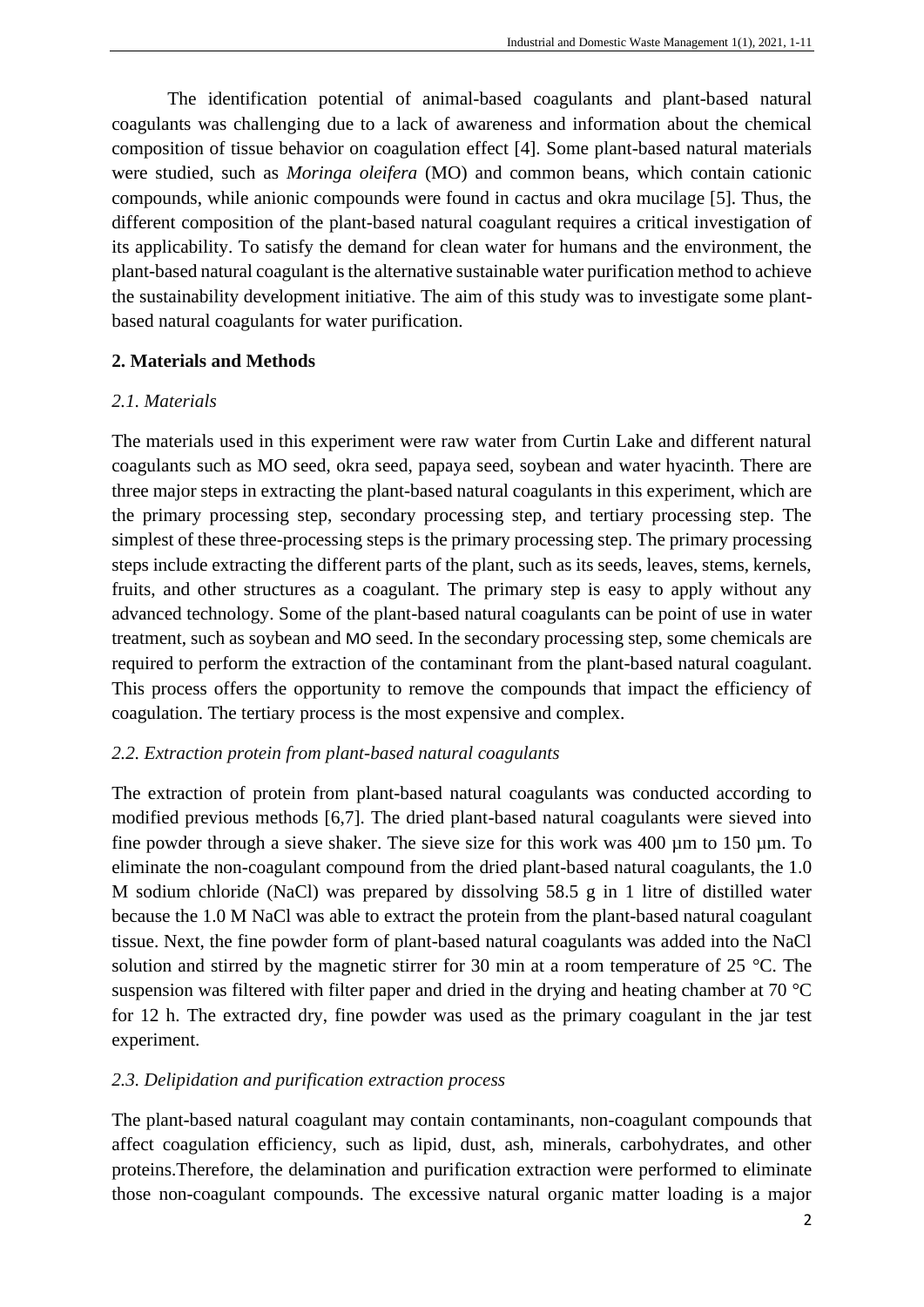setback in the use of natural extracts in water treatment. Therefore, the purification method aims to address the challenge of water quality degradation with natural extract treatment. The fine powder of plant-based natural coagulants was defatted through a delipidation process by using hexane in an electro-thermal or water bath Soxhlet extractor. In this work, the electrothermal device was applied. The electro-thermal device for the Soxhlet extractor was operating at 60 °C and the best efficiency for extraction was 1% w/v of plant-based natural coagulant sample with hexane. Next, the residues from the electro-thermal Soxhlet extractor were taken out and dried at room temperature, 25 °C. To complete the extraction cycle for delipidation, the color of the extracted liquid should turn transparent [8,9].

#### *2.4. Jar test*

The jar test is the common process for running the water treatment test [10]. The fundamental principle of the jar test is adding coagulant into the untreated water or contaminated water. The coagulant is an electrolyte and it will form micelles in water, and the colloidal substance in the water will be neutralized, thus forming floc and settling down. The plant-based natural coagulant in defatted and fine powder form will be added to the water during the rapid mixing process. The coagulation and flocculation processes were completed with selective RPM and contact time. The requirements for coagulation are fast and uniform. When a plant-based natural coagulant is added to water, it hydrolyzes and produces an iso-charged colloid, which interacts with the colloid and suspended matter in the water to form floc.Then the mixing speed was reduced to allow the floc to form larger particles and settle down. This process is called flocculation. After the flocculation process, the beaker was removed from the equipment and allowed to stand undisturbed to settle for 1 hour. The treated surface water in the beaker was obtained by using a syringe and run for turbidity and pH tests by using a turbidity meter and a pH meter. The condition of batch studies can be summarized in Table 1. The percentage of turbidity can be calculated using an equation as follows:

Turbidity removal (%) = 
$$
\frac{T_i - T_f}{T_f} \times 100\%
$$

where  $T_i$  is initial turbidity of the water and  $T_f$  is the final turbidity after the jar test.

| <b>Table 1.</b> The condition of batch studies |            |                  |                     |                        |                     |     |
|------------------------------------------------|------------|------------------|---------------------|------------------------|---------------------|-----|
| <b>Parameters</b>                              | Dosage (g) | Contact time (s) |                     | <b>Agitation</b> (rpm) |                     |     |
|                                                |            | Coagulation      | <b>Flocculation</b> | Coagulation            | <b>Flocculation</b> | pН  |
| Effect of dosage                               | 1-10       | 20               | 1200                | 150                    |                     |     |
| Effect of contact time                         |            | $10-60$          | 600-3000            | 150                    |                     |     |
| Effect of agitation                            |            | 20               | 1200                | 75-300                 | $7 - 23$            |     |
| Effect of pH                                   |            | 20               | 1200                | 150                    |                     | 4-9 |

#### **3. Results and Discussion**

#### *3.1. Screening of the plant-based natural coagulant*

The screening experiment was conducted to determine the highest removal rate of turbidity among all the plant-based natural coagulants, including MO seed, okra seed, papaya seed, water hyacinth, and soybean. The plant-based natural coagulant with the highest removal rate was chosen to proceed with the batch analysis experiment in which different parameters such as pH, contact time (s), and agitation (rpm) were tested. For the screening experiment, the initial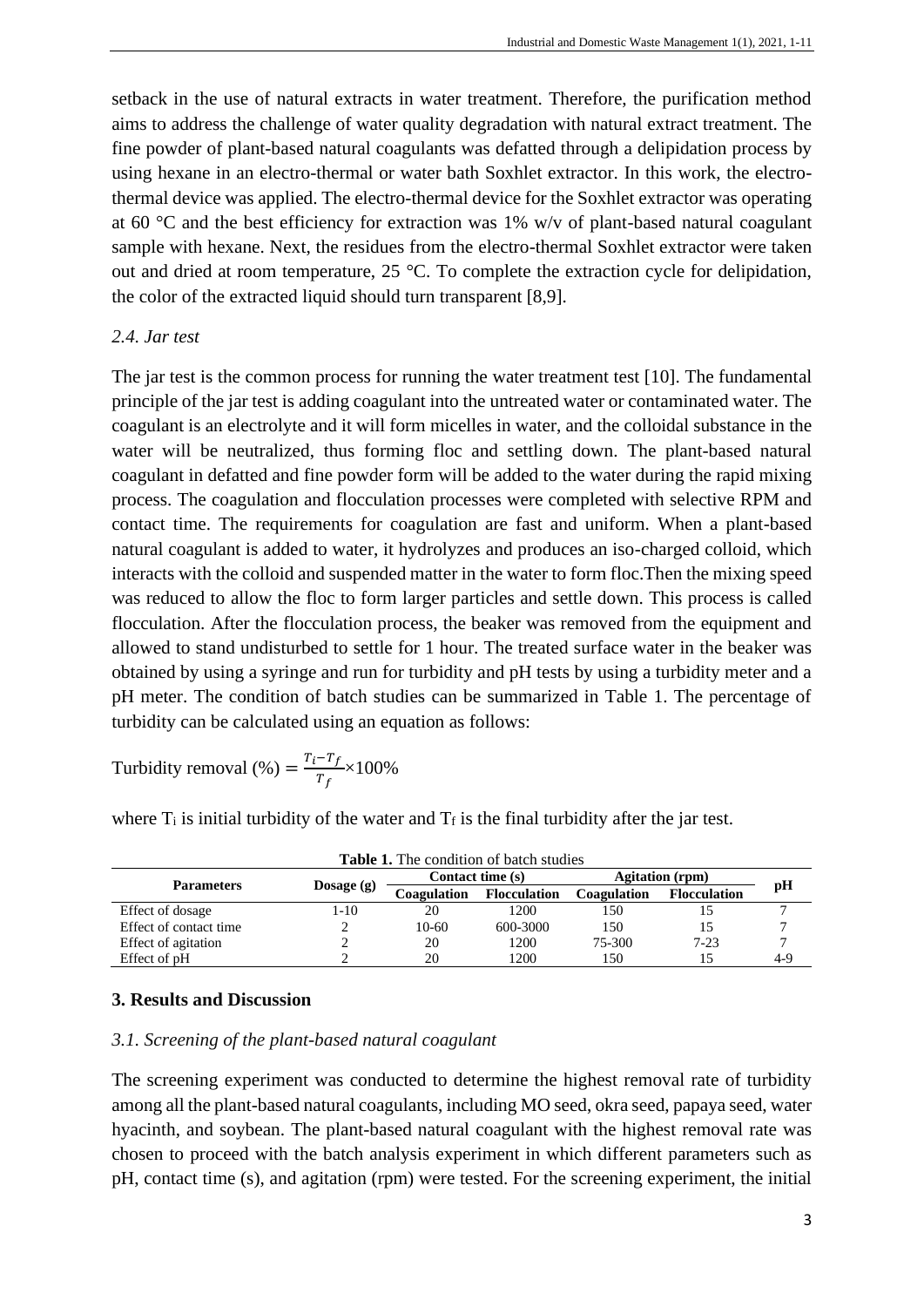dosage of each extracted plant-based natural coagulant was kept at 5 g. The contact time for coagulation and flocculation was kept at 20 s and 1200 s, respectively, while the agitation speed for coagulation and flocculation was kept at 150 rpm and 15 rpm. The degree of pH was kept at 7.50.3 without any adjustment for pH because, based on Yin (2010), the plant-based natural coagulant will not alter the final pH of the water after the purification process [11]. Based on Figure 1, both MO extract and okra seed achieved a high turbidity removal rate of more than 80%, which satisfied the water treatment standard as outlined in the National Water Quality Standard for Malaysia (NWQS). The highest turbidity removal rate was achieved by using *Moringa oleifera* extract as a plant-based natural coagulant, in which it exhibited at least 91.59%, followed by okra seed, with a result of 84.59%. Meanwhile, the soybean exhibited the lowest turbidity removal rate, which was 7.89%. The water hyacinth achieved a 45.88% turbidity removal rate, followed by papaya seed, which achieved 53.92% turbidity removal. Hence, the MO was selected to proceed to the batch analysis test and dosage (g) was examined. Based on the existing studies available online, the soybean is exceedingly one of the plantbased natural coagulants with an average turbidity removal rate ranging from 80–95%. However, salt solution extraction and delipidation have destroyed the protein structures of the soybean. The soybean contained a large fraction of lipid and the delipidation removed the lipid from the soybean. Thus, the effectiveness of coagulation was not functioning well [12]. Moreover, the electrostatic interactions between the cations and the soybean protein led to an increase in turbidity. The direct point-of-use of soybean as the plant-based natural coagulant is preferred without any purification of its plant structure [9].



**Figure 1**. The graph of screening result.

# *3.2. The effect of pH*

This experiment has been conducted to determine the effect of pH on the turbidity removal rate. The initial pH of the raw water from Curtin Lake Site was adjusted with sodium hydroxide (NaOH) and hydrochloric acid (HCl) to 4, 6, and 9 for each 500ml of water. At 2 g of plantbased natural coagulant, agitation was set to 150 rpm for coagulation and 15 rpm for flocculation, with contact time set to 20 s for coagulation and 20 min for flocculation. Figure 2 shows that the MO extract turbidity removal rate for turbidity under different pH conditions. The result shows that a higher pH value has a lower turbidity removal rate. Different pH values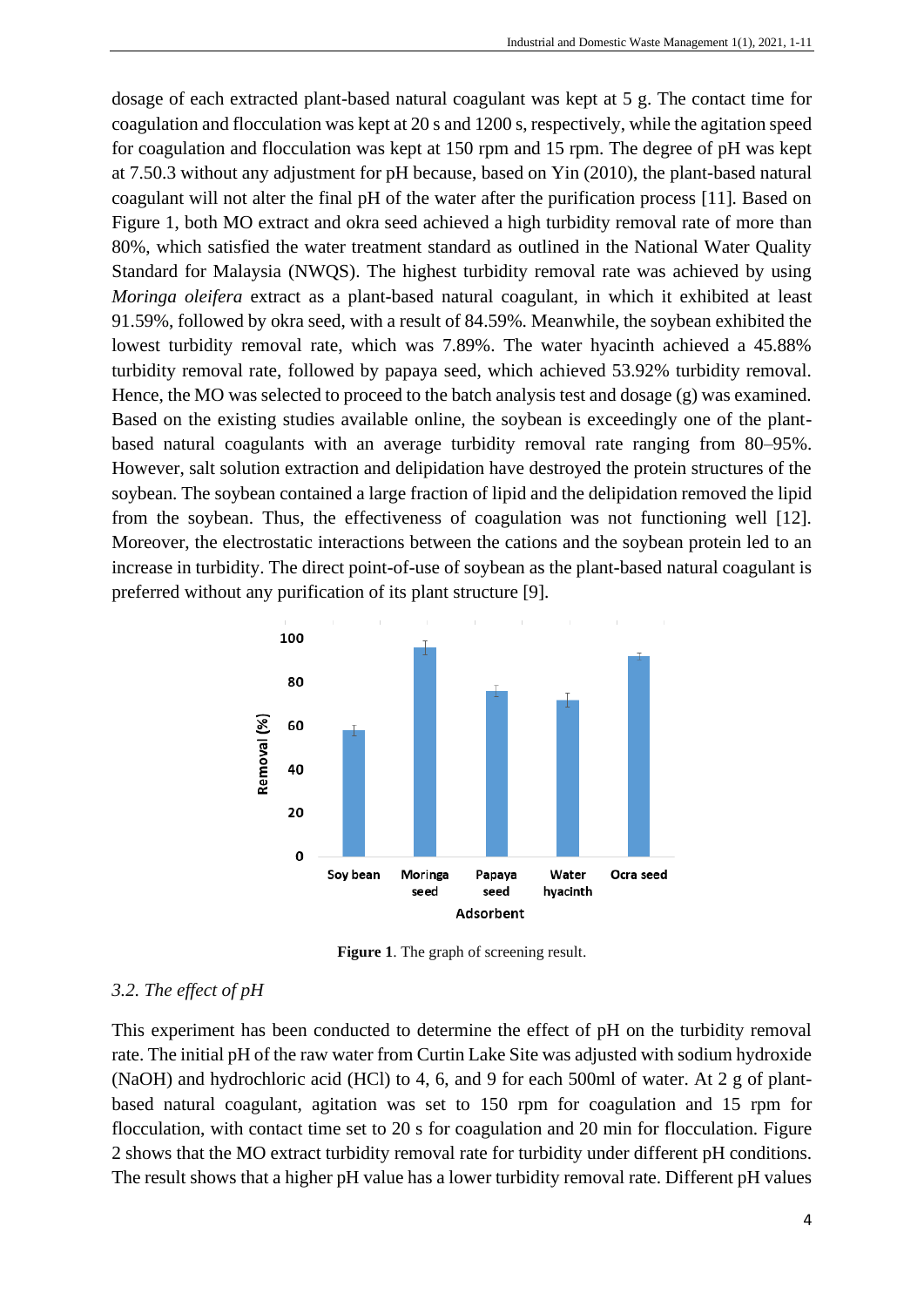were employed to test the stability of protein in plant-based natural coagulants. The turbidity removal rate was decreased when the pH value was more alkaline. The highest turbidity removal rate was 64.25% in the condition of pH 4, while the lowest was 27.90% in the condition of pH 9. Based on Figure 2, it can be concluded that the degree of pH is inversely proportional to the turbidity removal rate. The protein stability decreases with alkaline conditions; therefore, the removal rate is decreased. However, it is not practically possible to treat the water in such a low pH condition because it requires additional resources by local authorities to adjust the pH to achieve the acceptable pH level of 6.5 to 7.5.



**Figure 2.** The effect of pH on turbidity removal rate by *Moringa oleifera* extract.

Moreover, the result was supported by Jones (2017) with a turbidity result of 98%, 65%, and 56% at pH 4, 6, and 9. This section examined the relationship between the effect pH and the buffering effect of the reaction between carboxyl-COOH-and amino (NH2) in the plant-based natural coagulant seed protein. The buffer capacity is estimated to be 0.017 for MO extract [13]. A minor change in final pH after the water treatment may also be due to the balancing of hydrogen ions in the plant-based natural coagulant seed with the raw water hydroxide ions [14]. Although some previous studies have shown that the most effective turbidity removal rate for coagulation by the effect of pH is above the neutral pH value [15]. This section is to investigate the effects of different pH values on the performance of Moringa seed extract. Conventional water treatment methods use chemical coagulants such as ferric sulfate  $[Fe<sub>2</sub>(SO<sub>4</sub>)<sub>3</sub>]$  to remove the turbidity in raw water intake. The chemical coagulant applied could affect the residual colloids in the water, which will affect the pH in the treated water and increase the residual health effects on humans. However, the use of plant-based natural coagulants has been reported in many studies and research that it does not affect the final pH of the water [11]. The pH value is one of the factors that affects the result of the coagulation and flocculation processes. Each of the plant-based natural coagulants has a different optimum pH value. Based on the studies, the optimum pH for MO extract as a plant-based natural coagulant was somewhere between pH 6 and 8. At the optimum pH value, the protein from MO will ionize to produce carboxylate ions and protons to attract colloids to form neutral groups that will eventually become floc [16].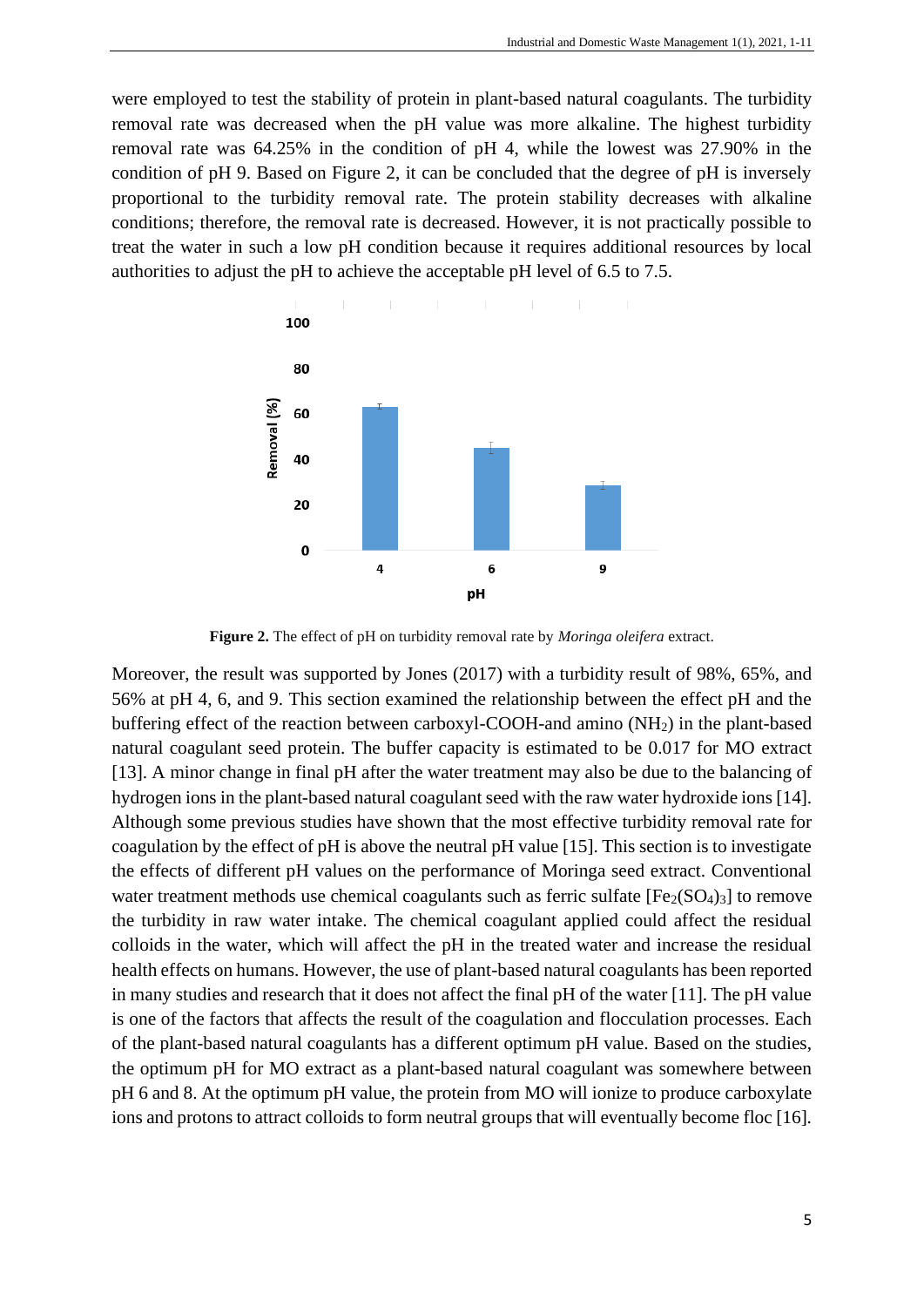### *3.3. The effect of dosage*

The water treatment process in the jar test contains two primary destabilization mechanisms, which are charge neutralization and sweep flocculation. The coagulation mechanism is dependent upon the plant-based natural coagulant dosage. In the charge neutralization, the positive charged of protein from plant-based natural coagulants is attracted to the negative charge colloid via electrostatic interaction. The dosage of the plant-based natural coagulant has significant effect on the optimum capacity of turbidity removal. Moreover, insufficient dosage of plant-based natural coagulant will not effectively destabilize the particles in the water while excessive dosage of plant-based natural coagulant can result in detrimental impact. This experiment has been conducted to determine the effect of dosage on the turbidity removal rate. The dosage of MO extract as plant-based natural coagulants added into the raw water were chosen to be 1 g, 3 g, and 10 g. Each of the MO extract was added into 500ml of water for jar test experiment with the agitation speed of 150 rpm for coagulation and 15 rpm for flocculation; while the contact time was decided to be 20 s for coagulation and 1200 s (20 min) for flocculation. Figure 3 represent the effect of dosage on the turbidity removal rate by the MO extract. The overall turbidity removal rate achieved were more than 90%. The effect of plantbased natural coagulant dosage was evaluated during the jar test experiment with different dosage of MO extract from 1 gram, 3 grams and 10 grams. The turbidity removal rate for Curtin Lake Site water was increased from 90.58% to 94.89%. The 10 g of MO extract achieved the highest turbidity removal rate of 94.89% while 3 g of MO extract achieved 93.29% of turbidity removal rate and lastly 1 g of MO extract achieved lowest turbidity removal rate of 90.58%.



Figure 3. The effect of coagulant dosage on turbidity removal rate.

It can be concluded that the dosage of plant-based natural coagulants is directly proportional to the turbidity removal rate. The increasing dosage can achieve a higher turbidity removal rate. The amount of MO extract is increasing the number of proteins in the water, thus increasing the binding between the flocs. The number of proteins has increased the effectiveness of charge neutralization in the water; thus, the turbidity removal has increased [17]. Based on Figure 4, the 10 g of MO extract has a fine and soft precipitate. However, the 1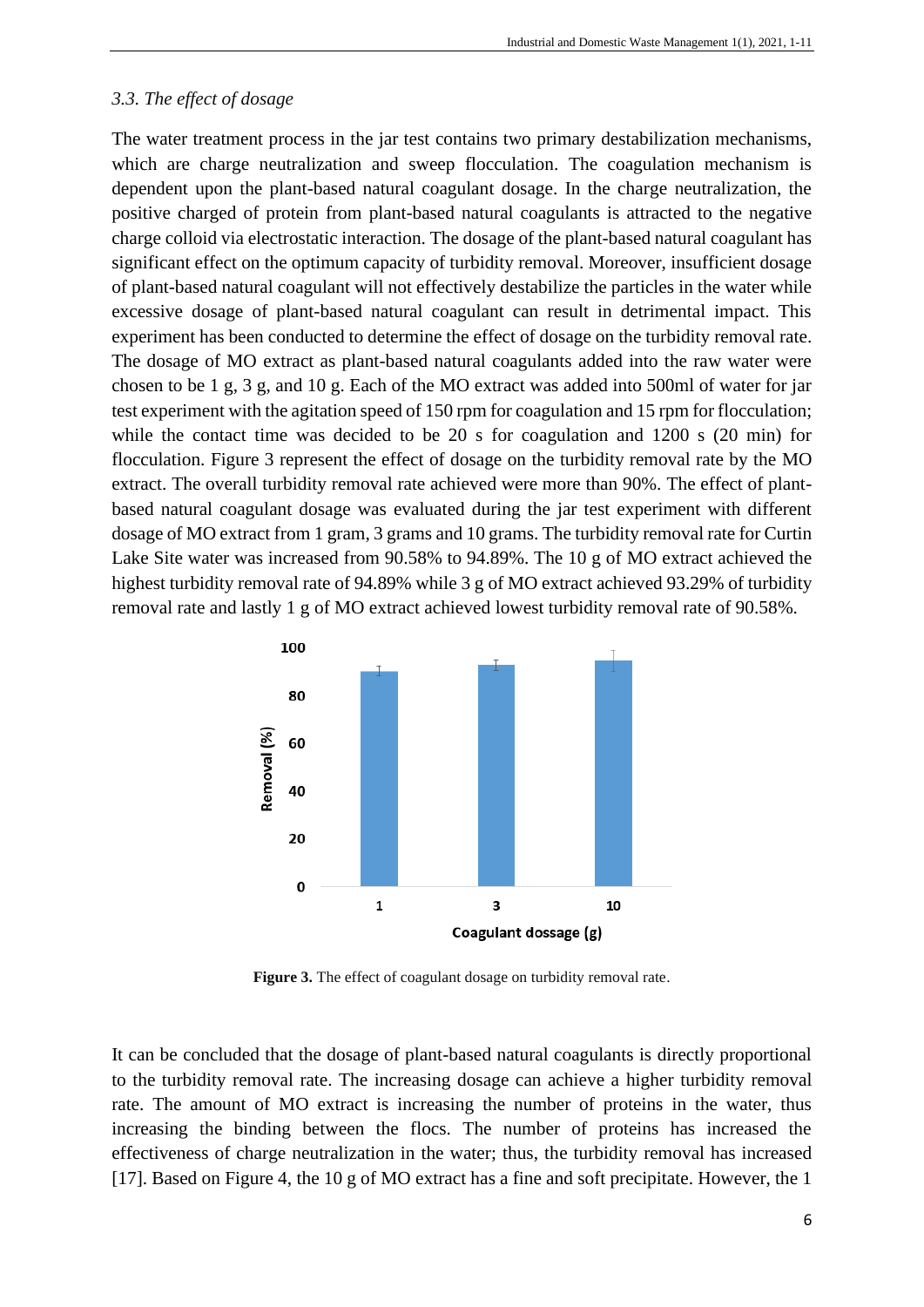g of MO extract has a coarse precipitate. It can be concluded that the insufficient dosage of plant-based natural coagulant was not able to destabilize all the particles in the water. A previous study showed that the relationship between the number of dosages of plant-based natural coagulant and the turbidity removal rate in which the turbidity removal rate was achieved was all more than 90% for dosages of 5 to 35 g of plant-based natural coagulants [18]. Moreover, it is important to study the effect of dosage to save the cost of preventing overdosing in coagulant applied in water treatment. Not only that, the high amount of dosage in plant-based natural coagulant applied in water treatment poses a great possibility in the destabilized particles in which re-stabilization will likely occur due to the high concentration of the polymer bridge [17].



**Figure 4.** The effect of dosage: (A) 10 g of MO extract (B) 1 g of MO extract (C) 3 g of MO extract.

# *3.4. The effect of agitation*

The agitation speed is one of the factors that affects the coagulation-flocculation process efficiency during the jar test experiment. The jar test was performed to evaluate the agitation effect on the turbidity removal rate of Curtin Lakeside water by the MO extract as a plantbased natural coagulant. The dosage for each set was kept at 2 g of MO extract as a plant-based natural coagulant, while the contact time for coagulation and flocculation was kept constant at 20 s and 1 min (20 min) for each set. The degree of pH remained neutral. This test is to determine the optimum agitation speed for the stability of the protein charge of MO extract to form floc. The effect of agitation speed was evaluated with different set-ups. It is noted that set 1 with the agitation speed of 75 rpm and 7 rpm exhibited zero effect on the turbidity removal rate. Based on Figure 5, since the result from set 2 was close to the result from set 3, it can be concluded that the optimum agitation speed for the turbidity removal rate was between the range of 225 to 300 for coagulation and 23 to 30 for flocculation. It can be concluded that the specific agitation speed had a significant effect on the turbidity removal rate by the plant-based natural coagulant.

Therefore, the large floc was so fragile that instead of binding together, they constantly repelled each other and tended to float in the water. Previous studies stated that the minimum agitation speed required for plant-based natural coagulant was 80 rpm for coagulation in order to prevent floc fragility that causes loss of effectiveness in turbidity removal [19,20]. Another study showed that the increase in agitation speed also increases the efficiency of turbidity removal rate, with a result of 98% for the MO extract [21]. However, the dosage applied in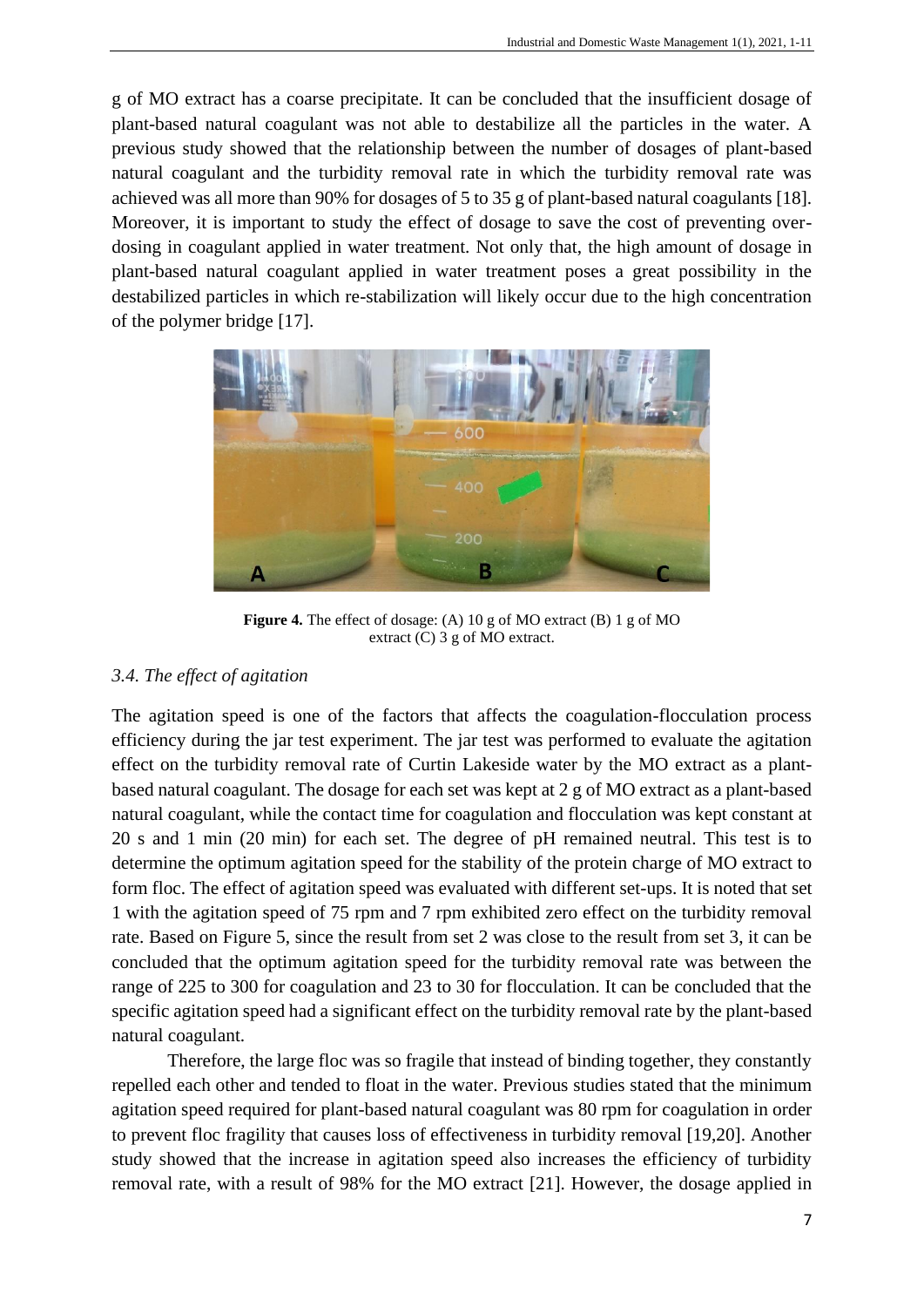their research was 0.2 g per liter of MO extract, with 0.2 l of 1  $g/$ l sorbate solution to run the experiment. Furthermore, Jaoudi and Amdouni stated that the low agitation speed could result in floc fragility with an agitation speed of less than 80 rppm. The floc formed during the jar text experiment was easily broken and the turbidity removal rate was decreased [20].



**Figure 5.** Effect of agitation on Turbidity removal rate.

#### *3.5. The effect of contact time*

Contact time is a parameter for determining the equilibrium time required for the coagulation and flocculation processes in the jar test experiment. The jar test was performed to evaluate the contact time effect on the water turbidity removal rate by the MO extract as the plant-based natural coagulant. The variables were decided to be 3 sets in which contact time was 10 s for coagulation and 600 s (10 min) for flocculation; 40 s for coagulation and 1800 s (30 min) for flocculation; and 60 s for coagulation and 3000 s (50 min) for flocculation, accordingly. This test is to determine the optimum contact time for the formation of floc. The effect of contact time was evaluated during the jar test experiment. The turbidity removal rate for the Curtin Lake Site increased with the contact time. Set 1 exhibited a zero-turbidity removal rate, while sets 2 and 3 exhibited significant positive effects on the turbidity removal rate with 57.97% and 69.11%, respectively. The highest turbidity removal rate was obtained in set 3, which was 69.11%, while the lowest turbidity removal rate was obtained in set 1, which was 0%. Moreover, based on Figure 6, it can be concluded that rapid mixing requires a minimum amount of contact time to prevent insufficient mixing. However, increases in contact time will improve the effectiveness of the coagulation process.

The short time for coagulation was not enough to disperse the protein from Moringa oleifera. Thus, the effectiveness of the neutralization of charge in the water was greatly affected by insufficient mixing, as stated by Cai and Chang [22]. Therefore, set 1 exhibited no significant effect on the turbidity removal rate due to the fragility of the floc formation. Sasikala and Muthuraman proved that the increases in settling time for flocculation will result in an increased turbidity removal rate [18].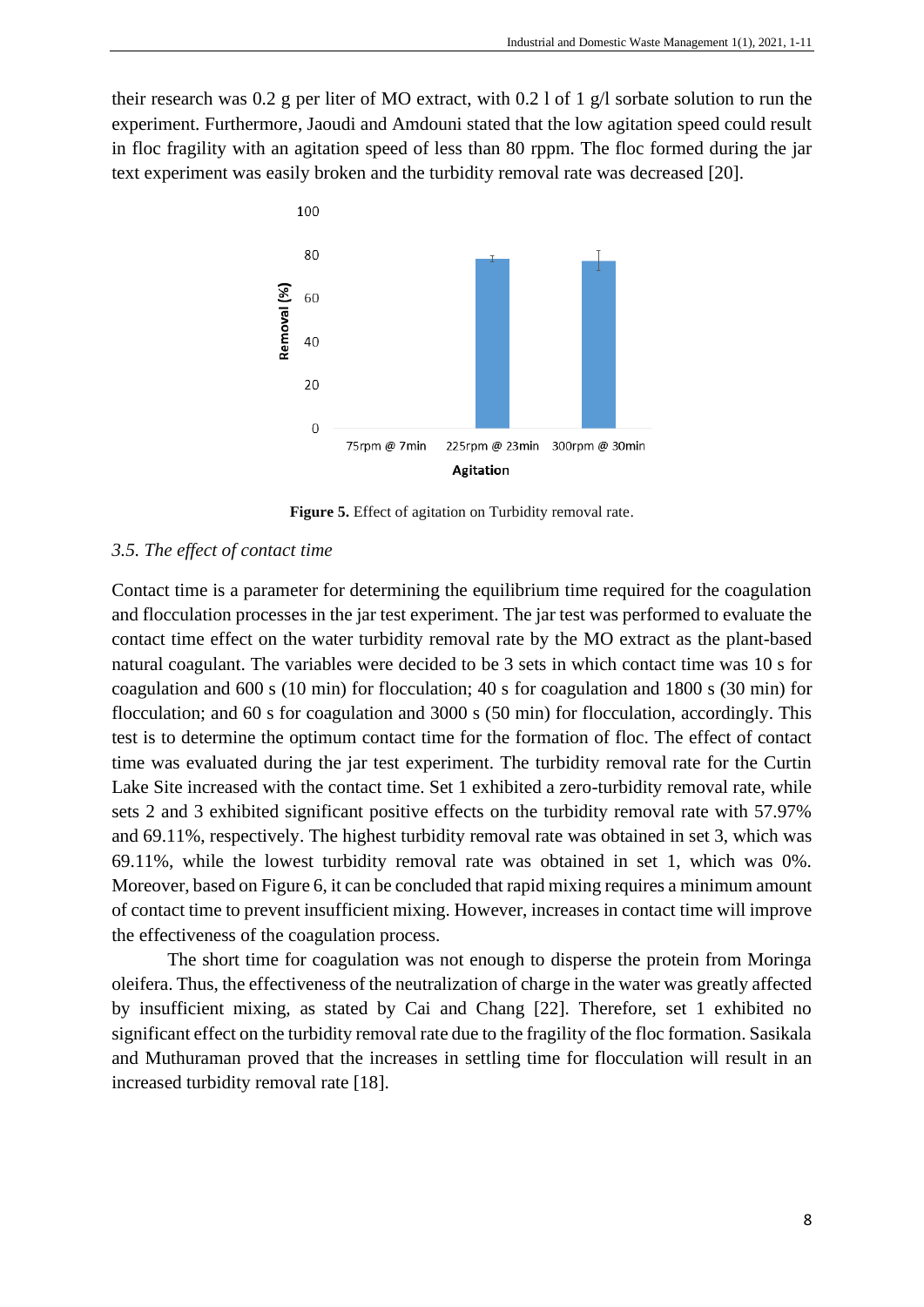

Figure 6. Effect of contact time on the turbidity removal rate.

# **4. Conclusions**

The plant-based natural coagulants showed the ability to remove turbidity. However, only 2 plant-based natural coagulants achieved more than an 80% turbidity removal rate. The water quality was achieved at a class IIA standard, which means the turbidity was lower than 50 NTU according to the National Water Quality Standards for Malaysia. The effect of different parameters on the relationship between the turbidity removal rate An increase in plant-based natural coagulant dosage will increase the efficiency of the turbidity removal in the water. The high alkaline water decreases the effectiveness of plant-based natural coagulants. The agitation and contact time show the importance of the coagulation process. The coagulation process requires rapid mixing at more than 80 rpm and the contact time should not be less than 20 s. Use of plant-based natural coagulants for water purification did not affect the final degree of pH because the plant protein is an amphoteric substance. Therefore, it can eliminate the need for additional pH adjustment for the treated water.

# **Acknowledgments**

The authors thank Curtin University Malaysia for facilitating this study. Collaboration from King Saud University, Saudi Arabia is highly appreciated.

# **Competing Interest**

There is no competing interest to declare.

# **References**

- [1] Aqueduct Water Risk Atlas. World Resources Institute. 2013. https://www.wri.org/resources/maps/aqueduct-water-risk-atlas.
- [2] Haftendorn, H. (2000). Water and international conflict. *Third World Quarterly, 21*, 51-68.
- [3] Oyanedel-Craver, V.; Smith, J.A. (2007). Sustainable colloidal-silverimpregnated ceramic filter for point-of-use water treatment. *Environmental Science & Technology, 42*, 927-933. [https://doi.org/10.1021/ES071268U.](https://doi.org/10.1021/ES071268U)
- [4] Ndabigengesere, A.; Narasiah, K.S. (1998). Quality of water treated by coagulation using Moringa oleifera seeds. *Water Research, 32,* 781- 791. [https://doi.org/10.1016/S0043-](https://doi.org/10.1016/S0043-1354(97)00295-9) [1354\(97\)00295-9.](https://doi.org/10.1016/S0043-1354(97)00295-9)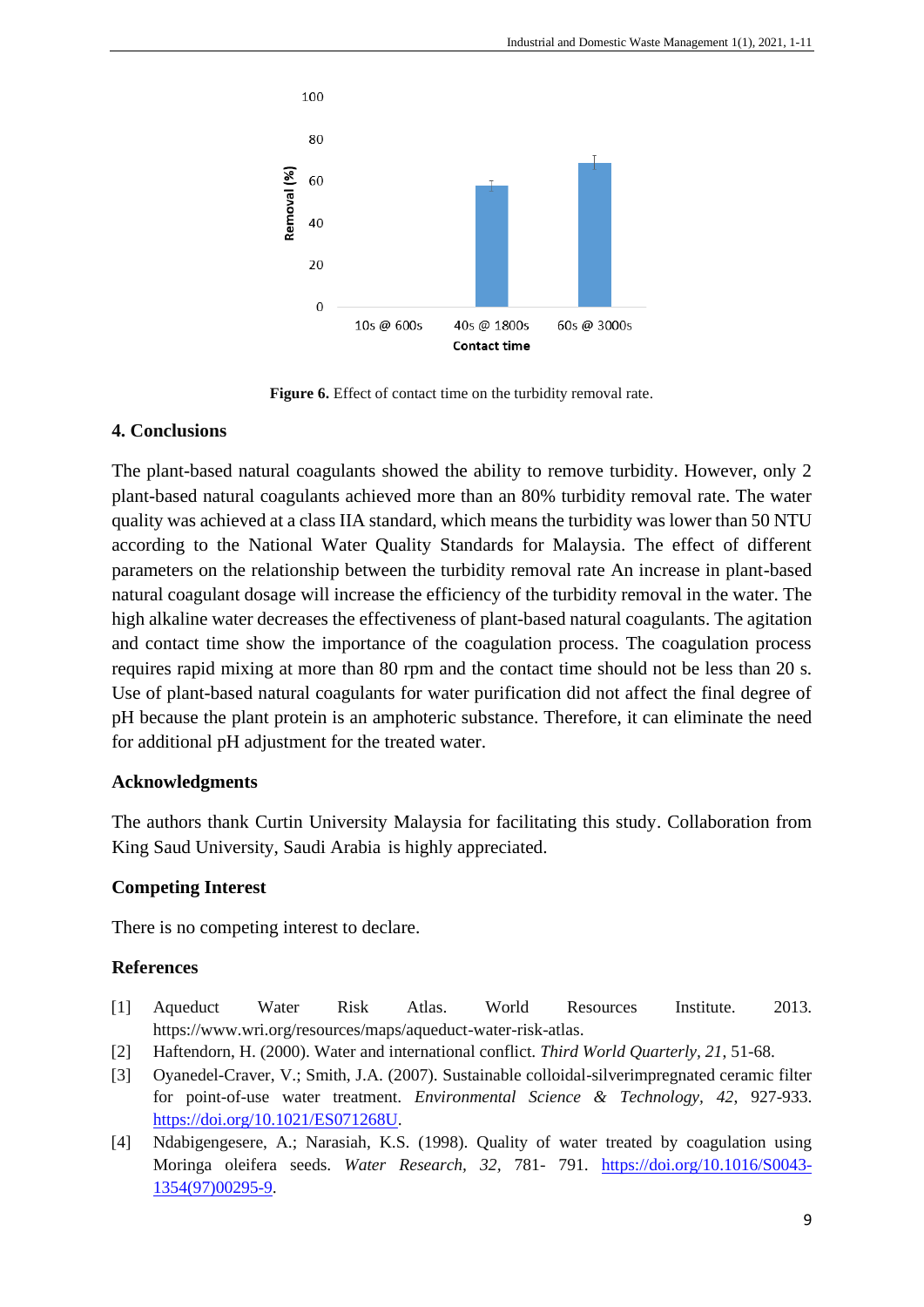- [5] Patale, V.; Pandya, J.; Mehta, K. (2012). A preliminary study on abelmoschus esculentus fruit mucilage extract as coagulant-flocculent for turbid water treatment. *Pollution Research, 31*, 217- 221. [http://dx.doi.org/10.1007/s13762-013-0282-4.](http://dx.doi.org/10.1007/s13762-013-0282-4)
- [6] Bodlund, I.; Pavankumar, A.R.; Chelliah, R.; Kasi, S.; Sankaran, K.; Rajarao. G.K. (2014). Coagulant proteins identified in Mustard: a potential water treatment agent. *International Journal of Environmental Science and Technology, 11*, 873-880. [http://dx.doi.org/10.1007/s13762-013-](http://dx.doi.org/10.1007/s13762-013-0282-4) [0282-4.](http://dx.doi.org/10.1007/s13762-013-0282-4)
- [7] Gassenschmidt, U.; Jany, K.D.; Tauscher, B.; Niebergall, H. (1995). Isolation and characterization of a flocculating protein from *Moringa oleifera* Lam. *Biochimica et Biophysica Acta (BBA)-General Subjects, 1243*, 477-481. [https://doi.org/10.1016/0304-4165\(94\)00176-x.](https://doi.org/10.1016/0304-4165(94)00176-x)
- [8] Choy, S.Y.; Prasad, K.M.N.P.; Wu, T.Y.; Raghunandan, M.E.; Ramanan, R.N. (2014). Utilization of plant-based natural coagulants as future alternatives towards sustainable water clarification. *Journal of Environmental Sciences, 26*, 2178-2189. [https://doi.org/10.1016/j.jes.2014.09.024.](https://doi.org/10.1016/j.jes.2014.09.024)
- [9] Li, T.S.; Tan, H.Y., Perera, C. (2006). The coagulating effects of cations and anions on soy protein. *International Journal of Food Properties*, *9*, 317-323. [https://doi.org/10.1080/10942910600596340.](https://doi.org/10.1080/10942910600596340)
- [10] Gregory, J. (2009). Monitoring particle aggregation processes. *Advances in Colloid and Interface Science, 147*, 109-123. [https://doi.org/10.1016/j.cis.2008.09.003.](https://doi.org/10.1016/j.cis.2008.09.003)
- [11] Yin, C.Y. (2010). Emerging Usage of Plant-Based Coagulants for Water and Wastewater Treatment. *Process Biochemistry, 45* 1437-1444. [https://doi.org/10.1016/j.procbio.2010.05.030.](https://doi.org/10.1016/j.procbio.2010.05.030)
- [12] Choy, S.Y.; Prasad, K.M.N.; Wu, T.Y.; Ramanan, R.N. (2015). A review on common vegetables and legumes as promising plant-based natural coagulants in water clarification. *International Journal of Environmental Science and Technology*, *12*, 367-390. [http://dx.doi.org/10.1007/s13762-013-0446-2.](http://dx.doi.org/10.1007/s13762-013-0446-2)
- [13] Jones, A.N. (2017). Investigating the potential of Hibiscus seed species as alternative water treatment material to the traditional chemicals. Doctoral Thesis, University of Birmingham, Birmingham, UK.
- [14] Katayon, S.; Noor, M.J.M.M; Asma, M., Thamer, A.M.; Liew Abdullah, A.G.; Idris, A.; Suleyman, A.M.; Aminuddun, M.B.; Khor, B.C. (2004). Effects of storage duration and temperature of Moringa oleifera stock solution on its performance in coagulation. *International Journal of Engineering and Technology*, *1*, 146-151.
- [15] Okuda, T., Baes, A.U.; Nishijima, W.; Okada, M. (2001). Isolation and characterization of coagulant extracted from Moringa oleifera seed by salt solution. *Water Research, 35,* 2, 405-410. [https://doi.org/10.1016/S0043-1354\(00\)00290-6.](https://doi.org/10.1016/S0043-1354(00)00290-6)
- [16] Yuliastri, I.R.; Rohaeti, E.; Effendi, H.; Darusman, L.K. (2016). The use of Moringa oleifera seed powder as coagulant to improve the quality of wastewater and ground water. *IOP Conference*  Series: Earth and Environmental Science, 31, 012033. [http://dx.doi.org/10.1088/1755-](http://dx.doi.org/10.1088/1755-1315/31/1/012033) [1315/31/1/012033.](http://dx.doi.org/10.1088/1755-1315/31/1/012033)
- [17] Tunggolou, J.; Payus, C. (2017). Application of Moringa oleifera Plant as Water Purifier for Drinking Water Purposes. *Journal of Environmental Science and Technology*, *10*, 268-275. [https://dx.doi.org/10.3923/jest.2017.268.275.](https://dx.doi.org/10.3923/jest.2017.268.275)
- [18] Sasikala, S.; Muthuraman, G. (2016). A Laboratory Study for the Treatment of Turbidity and Total Hardness Bearing Synthetic Wastewater. *Ground Water Using Moringa oleifera. Ind Chem Open Access*, *1*, 112[. http://dx.doi.org/10.4172/2469-9764.1000112.](http://dx.doi.org/10.4172/2469-9764.1000112)
- [19] Sánchez-Martín, J.; Beltrán-Heredia, J.; Peres, J.A. (2012). Improvement of the flocculation process in water treatment by using Moringa oleifera seeds extract. *Brazilian Journal of Chemical Engineering*, *29*, 495-502. [http://dx.doi.org/10.1590/S0104-66322012000300006.](http://dx.doi.org/10.1590/S0104-66322012000300006)